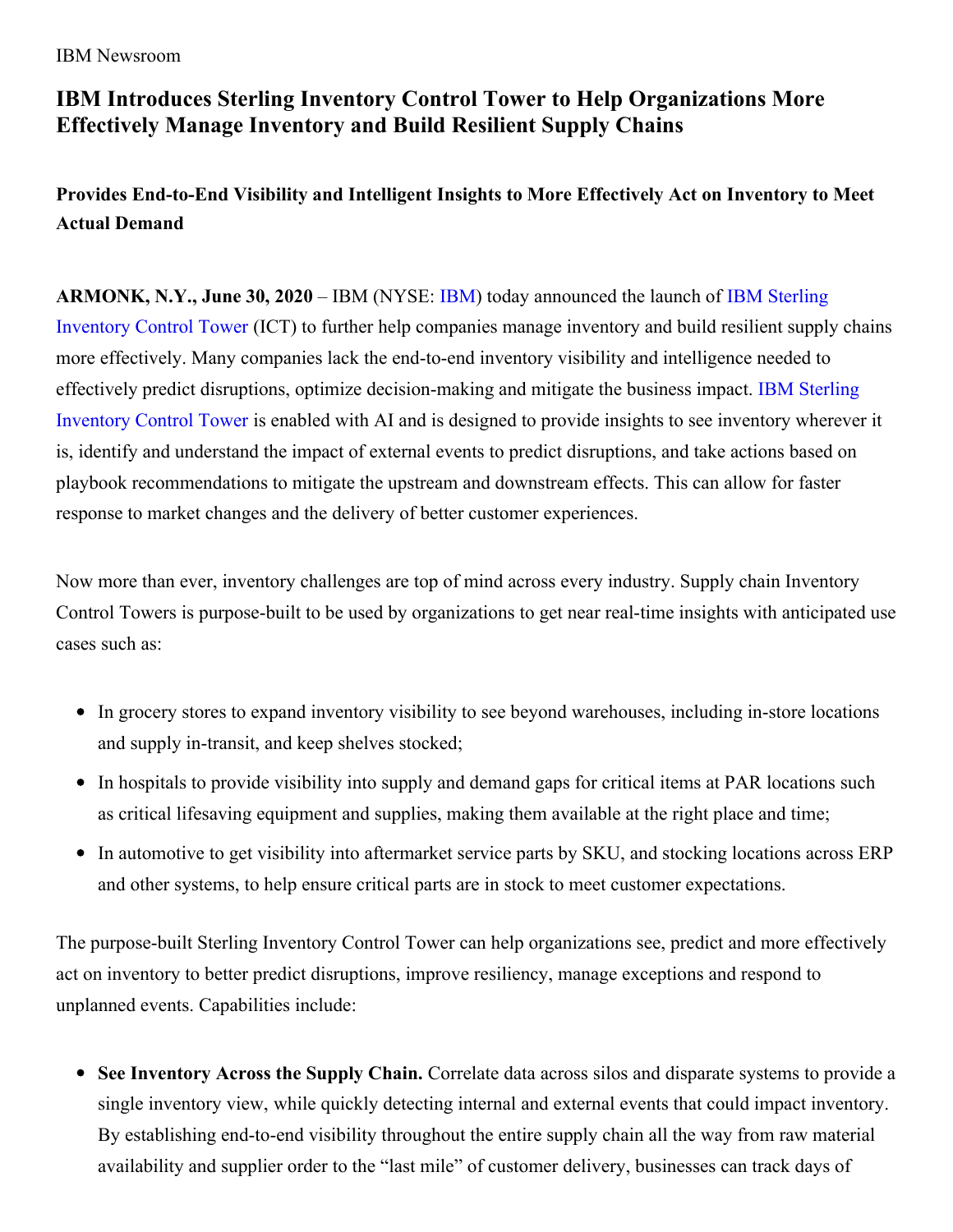supply by product to customize safety stock reserves by location and reallocate inventory across locations and channels.

- **Predict and Assess Disruptions.** Help businesses by connecting data between a wide array of internal  $\bullet$ and external sources. Smart-alerts can help quickly detect the most relevant and impactful events so disruptions can be predicted sooner, while data drill down enabled by natural language queries helps to understand and assess the supply chain impact. This can allow businesses to adapt to growing market and customer complexity and meet customer commitments with accurate inventory information and insights.
- **Act to Mitigate Potentially Disruptive Events.** Allow businesses to better collaborate across the supply chain to quickly respond to unplanned events. The solution's AI-powered virtual Resolution Rooms can provide a collaboration space that can help teams quick convene and identify the root causes of supply chain disruptions and develop the right solutions. Additionally, Digital Playbooks provide guidance on best practices and preserving organizational knowledge to help speed issue resolution over time, while natural language capabilities provide immediate answer to questions, driving greater productivity for a wide range of users.

"The past few months have shown us that what was once considered 'good enough' inventory management may no longer be sufficient. Even as businesses strive to reopen and emerge smarter, inventory remains dynamic because supply, demand and transportation capacity are in flux," said Jeanette Barlow, VP of Offering Management, IBM Sterling. "As a result, some businesses may be losing sales, aggravating customers by over promising, losing margins due to markdowns and expedited shipping charges, carrying excess safety stock, all while limiting their ability to enter new sales channels. Enterprises should embrace advanced technologies such as AI to more effectively act on their inventory across all channels in near realtime, which can help mitigate fluctuations in demand and supply disruptions in order create smarter, innovative and resilient supply chains."

IBM Sterling Inventory Control Tower is part of the IBM [Sterling](https://www.ibm.com/supply-chain/sterling) Supply Chain Suite, which includes applications for supplier, order and inventory management, providing connectivity to an extensive ecosystem of customers, suppliers and partners through one of the market's leading multi-enterprise business networks, the IBM Sterling Supply Chain [Business](https://www.ibm.com/products/supply-chain-business-network) Network.

To learn more about the new IBM Sterling Inventory Control Tower read the IBM Sterling blog, "Navigate Supply Chain [Disruption](https://www.ibm.com/blogs/supply-chain/ibm-supply-chain-disruption-with-an-inventory-control-tower) with an Inventory Control Tower." To learn more about how to improve supplier collaboration with the recently released IBM Sterling Business Transaction Intelligence solution read the IBM Sterling blog, "What Will it Take to Enable Transparent and Efficient Supplier [Collaboration."](https://www.ibm.com/blogs/supply-chain/ibm-trusted-transparent-and-efficient-supplier-collaboration/)